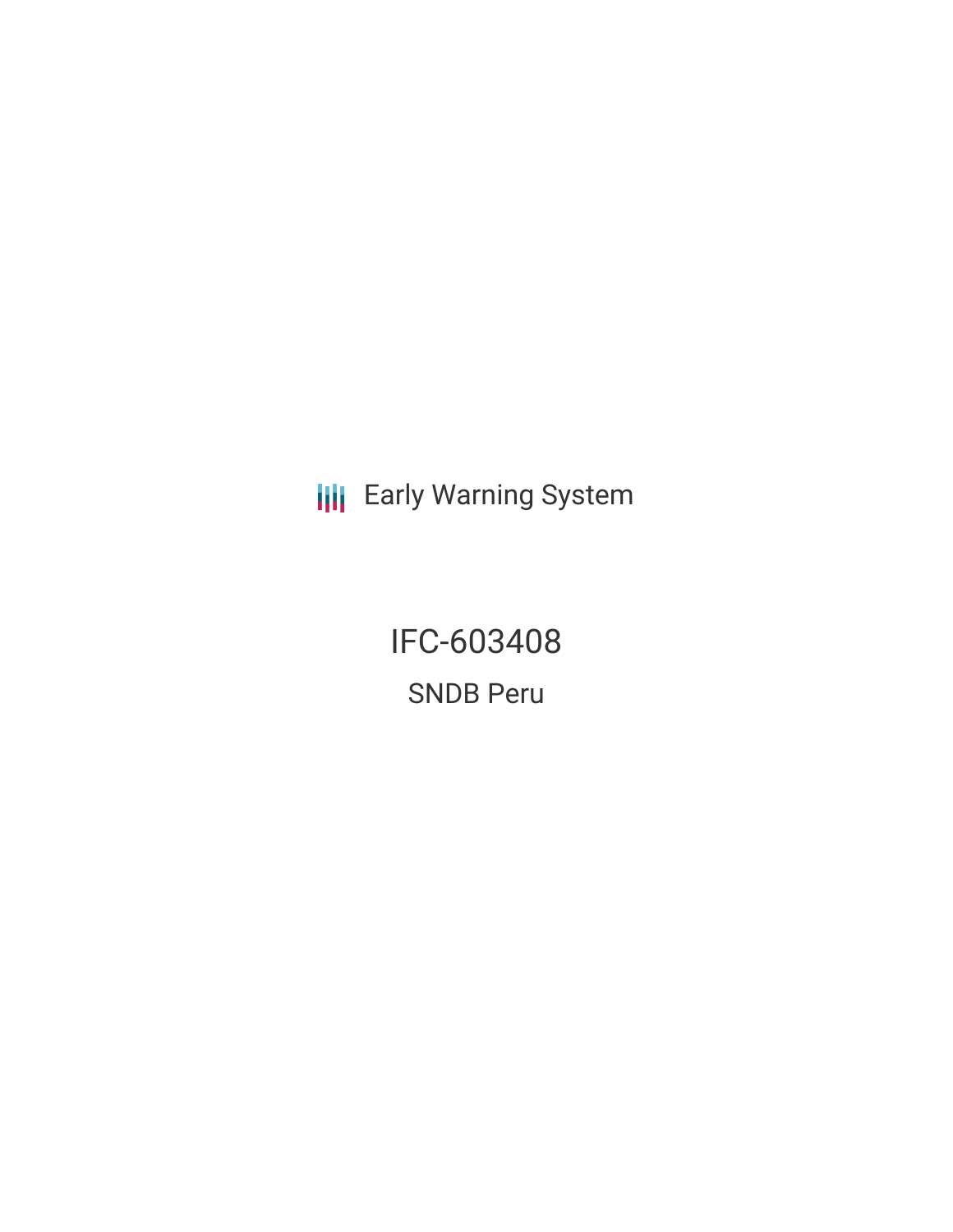

### **Quick Facts**

| <b>Countries</b>               | Peru                                      |
|--------------------------------|-------------------------------------------|
| <b>Financial Institutions</b>  | International Finance Corporation (IFC)   |
| <b>Status</b>                  | Active                                    |
| <b>Bank Risk Rating</b>        | U                                         |
| <b>Borrower</b>                | Ministry of Economy and Finance of Peru ( |
| <b>Sectors</b>                 | Industry and Trade                        |
| <b>Investment Type(s)</b>      | <b>Advisory Services</b>                  |
| <b>Investment Amount (USD)</b> | $$0.85$ million                           |
| <b>Project Cost (USD)</b>      | $$0.85$ million                           |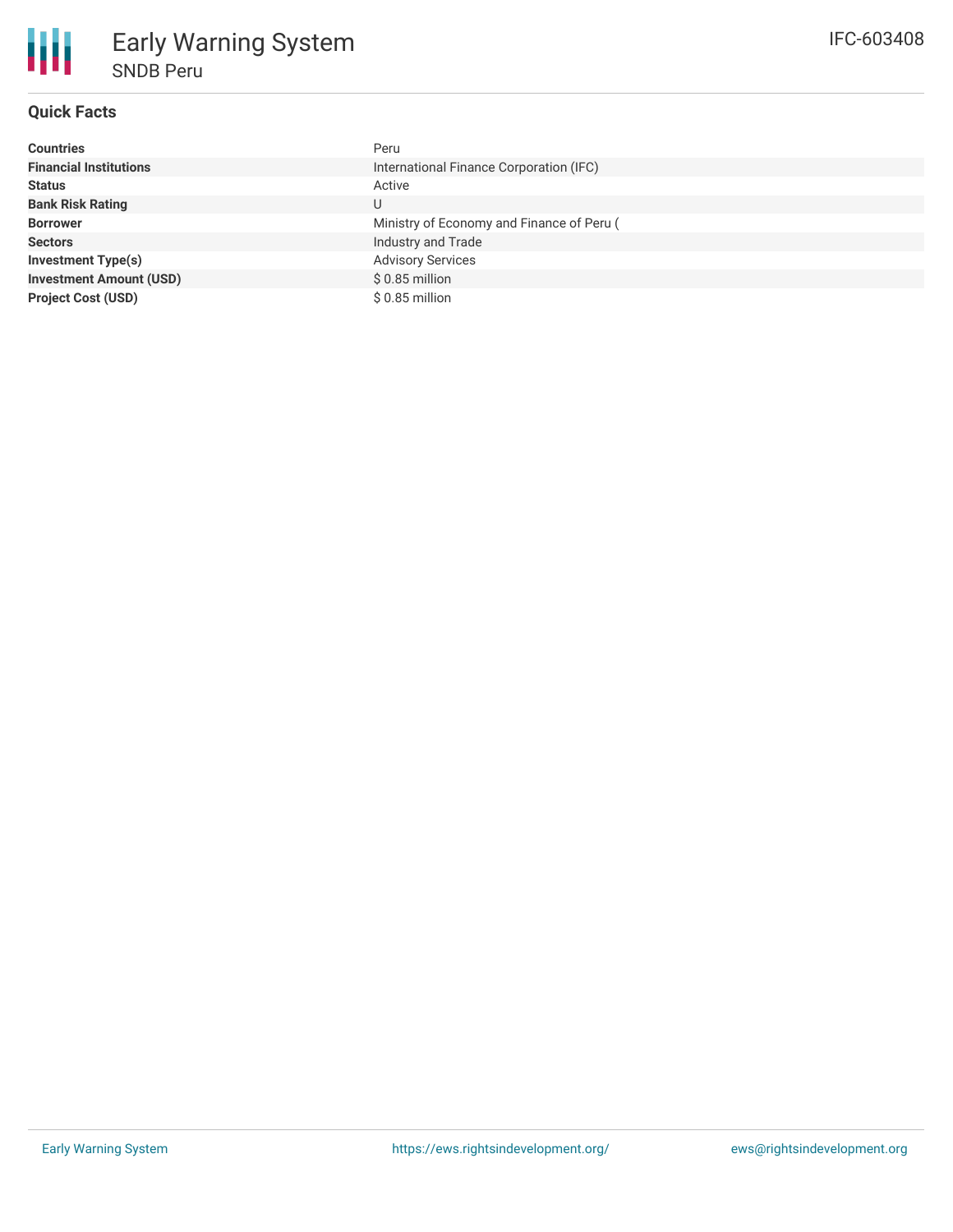

# **Project Description**

The project will follow the diagnostic methodology used in the cross-country Doing Business report and adapt it to the subnational context to measure in Peru the business environment for small and medium-size enterprises in 11 locations beyond Lima. The project will be implemented with support and collaboration from the Ministry of Economy and Finance of Peru (MEF) as institutional counterpart.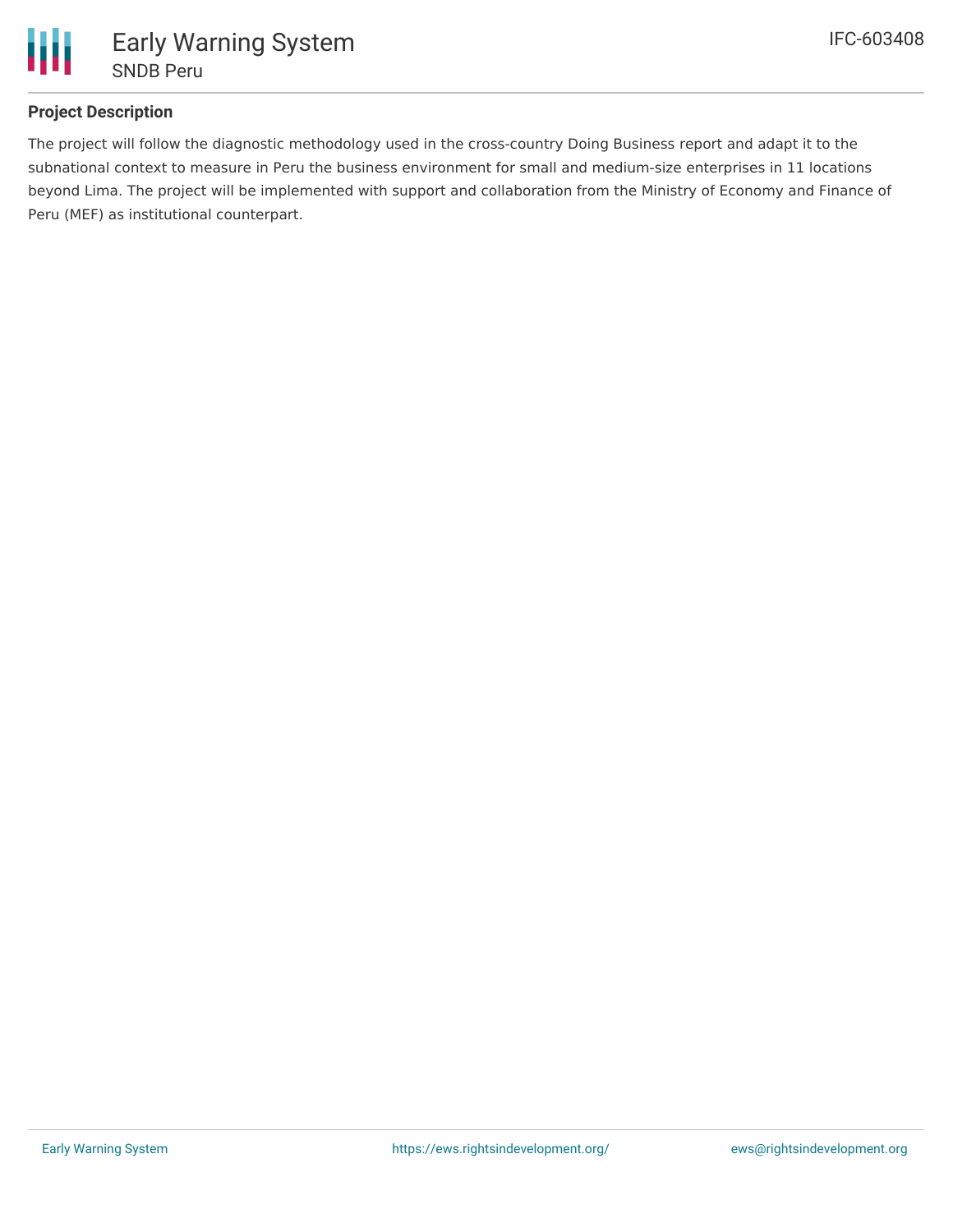

### **People Affected By This Project**

The project meets exclusion criteria for measuring impact. SNDB gathers, analyzes and publishes data based on information provided by the private sector. Public sector officials are also involved and participate at various stages of the project. SNDB studies produce primary data on business regulations and identify potential areas for improvement based on its findings. Because SNDB is not directly involved in the process of reforming (providing TA), claiming attribution for the potential impact of those reforms is not recommendable.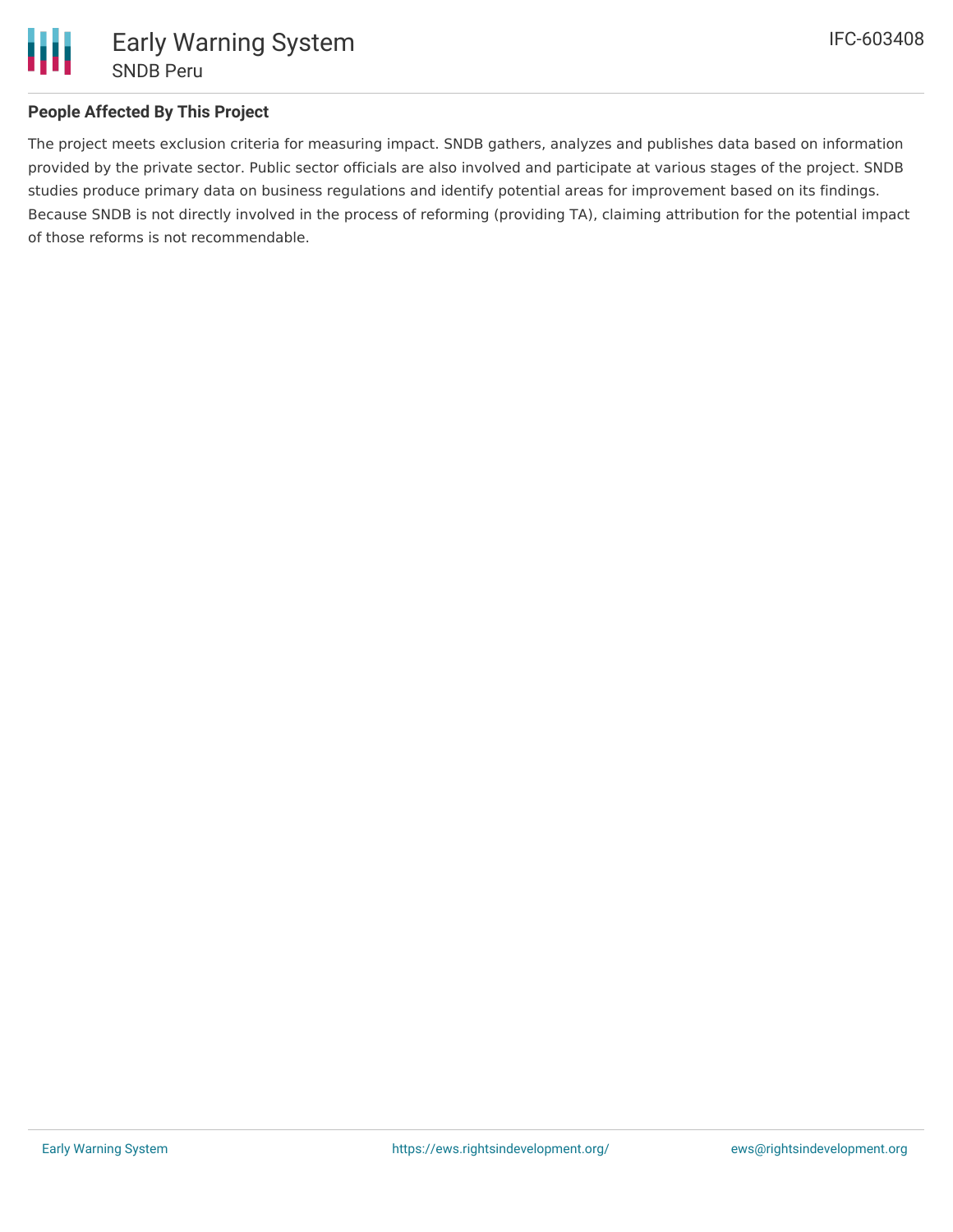

#### **Investment Description**

• International Finance Corporation (IFC)

Not available/ not disclosed